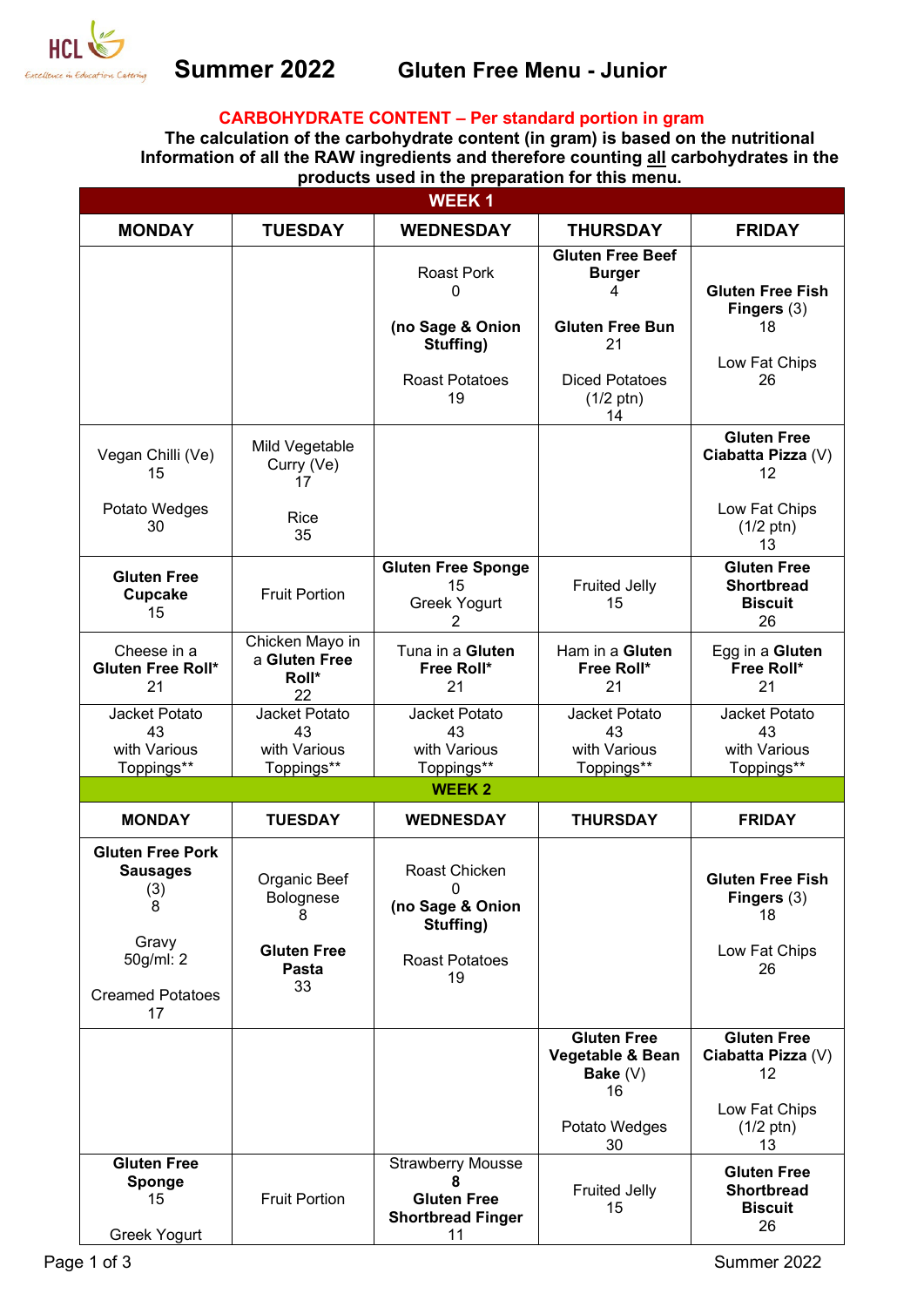| $\overline{2}$       |                              |                          |                          |                           |
|----------------------|------------------------------|--------------------------|--------------------------|---------------------------|
|                      |                              |                          |                          |                           |
|                      |                              |                          |                          |                           |
|                      | Chicken Mayo in              |                          |                          |                           |
| Tuna in a Gluten     | a Gluten Free                | Ham in a Gluten          | Cheese in a              | Egg in a Gluten           |
| Free Roll*           | Roll*                        | Free Roll*               | <b>Gluten Free Roll*</b> | Free Roll*                |
| 21                   | 22                           | 21                       | 21                       | 21                        |
| Jacket Potato        | Jacket Potato                | Jacket Potato            | Jacket Potato            | Jacket Potato             |
| 43                   | 43                           | 43                       | 43                       | 43                        |
| with Various         | with Various                 | with Various             | with Various             | with Various              |
| Toppings**           | Toppings**                   | Toppings**               | Toppings**               | Toppings**                |
|                      |                              | <b>WEEK3</b>             |                          |                           |
| <b>MONDAY</b>        | <b>TUESDAY</b>               | <b>WEDNESDAY</b>         | <b>THURSDAY</b>          | <b>FRIDAY</b>             |
|                      | <b>Quorn Frankfurter</b>     |                          |                          |                           |
| <b>Gluten Free</b>   | (V)                          |                          |                          | <b>Crispy Coated</b>      |
| <b>Chicken Grill</b> | (1)                          | Roast Gammon             | <b>Plain Beef Mince</b>  | Salmon                    |
| 9                    | 2<br><b>Gluten Free Roll</b> | 0                        | 0                        | 8                         |
| Potato Wedges        | 21                           | <b>Roast Potatoes</b>    | <b>Gluten Free Pasta</b> |                           |
| 30                   | <b>Diced Potatoes</b>        | 19                       | 33                       | Potato Wedges             |
|                      | $(1/2 \text{ ptn})$          |                          |                          | 30                        |
|                      | 21                           |                          |                          |                           |
|                      | Tomato &                     |                          |                          | <b>Gluten Free</b>        |
|                      | Chickpea Ragu                |                          |                          | Ciabatta Pizza (V)        |
|                      | (Ve)<br>15                   |                          |                          | 12                        |
|                      |                              |                          |                          |                           |
|                      | <b>Gluten Free</b>           |                          |                          | Potato Wedges             |
|                      | Pasta                        |                          |                          | $(1/2 \text{ ptn})$<br>15 |
|                      | 33                           |                          |                          |                           |
| <b>Gluten Free</b>   |                              | <b>Gluten Free</b>       |                          | <b>Gluten Free</b>        |
| Sponge               | <b>Fruit Portion</b>         | <b>Cupcake</b><br>15     | <b>Fruited Jelly</b>     | <b>Shortbread</b>         |
| 15                   |                              | <b>Greek Yogurt</b>      | 15                       | <b>Biscuit</b>            |
|                      |                              | 2                        |                          | 26                        |
| Tuna in a Gluten     | Cheese in a                  | Chicken Mayo in a        | Ham in a Gluten          | Egg in a Gluten           |
| Free Roll*           | <b>Gluten Free</b>           | <b>Gluten Free Roll*</b> | Free Roll*               | Free Roll*                |
| 21                   | Roll*<br>21                  | 22                       | 21                       | 21                        |
| Jacket Potato        | Jacket Potato                | Jacket Potato            | Jacket Potato            | Jacket Potato             |
| 43                   | 43                           | 43                       | 43                       | 43                        |
| with Various         | with Various                 | with Various             | with Various             | with Various              |
| Toppings**           | Toppings**                   | Toppings**               | Toppings**               | Toppings**                |

## **The numbers in the menu are referring to the total amount of carbohydrates in grams.**

*\*Gluten Free Roll 50g: 21 CHO (if baked by HCL on location)*

# *\*\* Toppings for Jacket Potatoes*

| <b>Topping</b>         | Carbohydrates/<br>Portion (g) |
|------------------------|-------------------------------|
| <b>Baked Beans</b>     |                               |
| Cheese                 |                               |
| Tuna                   |                               |
| Tomato & Chickpea Ragu |                               |